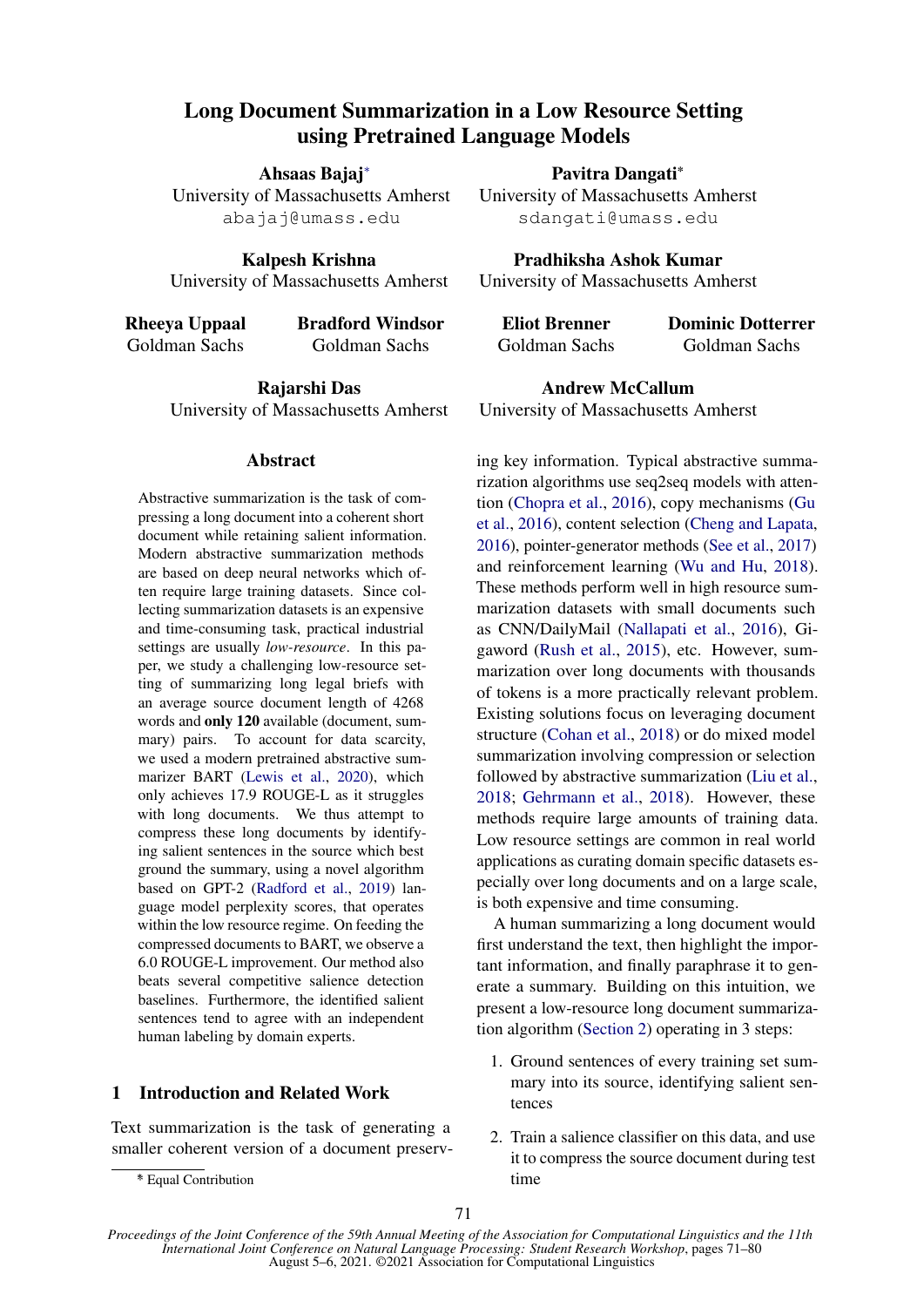<span id="page-1-3"></span>

Figure 1: Our method for long document summarization task in low resource setting. The *Extraction Model* generates a compressed document  $D'$  by identifying salient sentences. It is trained by computing salience score for each training set source sentence. The pretrained abstractive summarizer takes as input the compressed document.

3. Feed the compressed document to a state-ofthe-art abstractive summarizer pretrained on a related domain to generate a coherent and fluent summary

To tackle data scarcity, we use pretrained language models in all three steps, which show strong generalization [\(Devlin et al.,](#page-4-6) [2019\)](#page-4-6) and are sample efficient [\(Yogatama et al.,](#page-5-6) [2019\)](#page-5-6). Notably, our step (1) uses a novel method based on GPT-2 perplexity [\(Radford et al.,](#page-5-0) [2019\)](#page-5-0) to ground sentences.

Unlike prior work [\(Parida and Motlicek,](#page-5-7) [2019;](#page-5-7) [Magooda and Litman,](#page-5-8) [2020\)](#page-5-8) tackling data scarcity in summarization, our method needs no synthetic data augmentation. Moreover, we study a significantly more resource constrained setting — a complex legal briefs dataset [\(Section 2\)](#page-1-0) with only 120 available (document, summary) pairs and an average of 4.3K tokens per document; [Parida and](#page-5-7) [Motlicek](#page-5-7) [\(2019\)](#page-5-7) assume access to 90,000 pairs with a maximum of 0.4K source document tokens, [Ma](#page-5-8)[gooda and Litman](#page-5-8) [\(2020\)](#page-5-8) use 370 pairs with 0.2K source document tokens.

Despite this challenging setup, our method beats an abstractor-only approach by 6 ROUGE-L points, and also beats several competitive salience detection baselines [\(Section 3\)](#page-2-0). Interestingly, identified salient sentences show agreement with an independent human labeling by domain experts, further validating the efficacy of our approach.

#### <span id="page-1-0"></span>2 Dataset and Approach

To mimic the real world scenario of summarization over long domain-specific documents, we curate 120 document-summary pairs from publicly avail-

able Amicus Briefs, $<sup>1</sup>$  $<sup>1</sup>$  $<sup>1</sup>$  thus simulating the legal do-</sup> main. The source contains detailed arguments that the court should consider for a case; the target summarizes them. As shown in [Table 1,](#page-1-2) our dataset is significantly smaller than the popular CNN/Daily Mail benchmark [\(Nallapati et al.,](#page-5-3) [2016\)](#page-5-3) and has significantly longer documents and summaries.

<span id="page-1-2"></span>

| <b>Dataset</b> | # $(S,T)$ | Avg. $ S $ | Avg. $ T $ |
|----------------|-----------|------------|------------|
| CNN/DM         | 312.084   | 781        | 56         |
| Amicus         | 120       | 4.268      | 485.       |

Table 1: A comparison between the Amicus legal briefs dataset and the popular CNN/Daily Mail benchmark. Amicus has far fewer document-summary pairs  $\#(S,T)$ , with more documents tokens (Avg. |S|) and summary tokens (Avg.  $|T|$ ) on average.

To tackle this low resource setting, we use the state-of-the-art abstractive summarizer BART [\(Lewis et al.,](#page-4-0) [2020\)](#page-4-0), pretrained on a dataset from a related domain (CNN/DM). Since BART was trained on short documents, it truncates documents longer than 1024 subwords. Hence, instead of feeding the whole source document as input to BART, we feed salient sentences extracted using a salience classifier. Our salience classification dataset is built using a novel method which grounds summary sentences to sentences in source with language model perplexity scores. Our approach [\(Figure 1\)](#page-1-3) resembles the *extract-then-abstract* paradigm popular in prior work [\(Gehrmann et al.,](#page-4-5) [2018;](#page-4-5) [Liu et al.,](#page-5-5) [2018;](#page-5-5) [Subramanian et al.,](#page-5-9) [2019;](#page-5-9) [Chen and Bansal,](#page-4-7) [2018\)](#page-4-7).

<span id="page-1-1"></span><sup>1</sup>[https://publichealthlawcenter.org/](https://publichealthlawcenter.org/amicus-briefs) [amicus-briefs](https://publichealthlawcenter.org/amicus-briefs)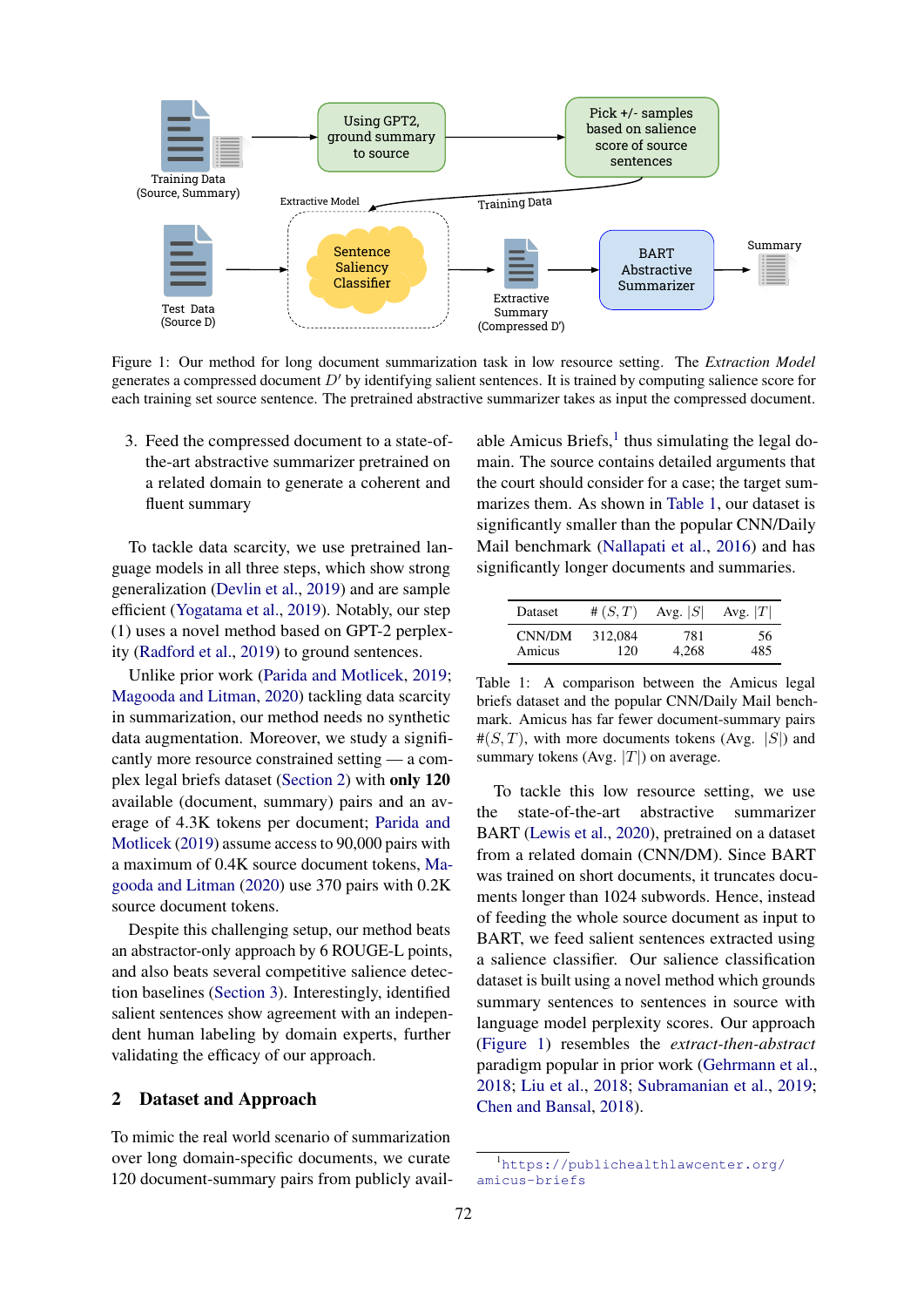Extraction Stage: To extract the most important content from the source document required to generate the summary, we pose content selection as a binary classification task, labeling every sentence in the source document as *salient* or *non-salient*. Sentences classified as salient are concatenated in the order of occurrence in the source document to generate a compressed "extractive summary", which is then fed to the abstractive summarizer. Maintaining the order of sentences ensures the logical flow of information is not disrupted. In addition to identifying important information, the salience classifier is able to remove repetitive boilerplate text which is common in technical documents but often irrelevant to the actual content.

Training Data for Salience Classification: Since we do not have sentence-level training data for the classifier, we *construct* it by grounding sentences of the ground truth summary to sentences in the source document. Consider a source document S consisting of m sentences  $s_{1:m}$  and a target summary T consisting of n sentences  $t_{1:n}$  where  $m \gg n$ . We compute the salience score for every source sentence  $s_i \in S$  as  $\frac{1}{n} \sum_{j=0}^n f(s_i, t_j)$ . Here  $f(s, t)$  is a measure of how much source sentence  $s$  grounds target sentence  $t$ . Following this, we sort the sentences in the source document based on salience score. The highest scoring  $3n$  sentences are chosen as *salient* sentences and the lowest scoring 3n are chosen as *non-salient* sentences. 3n is a tuned hyperparameter. Whenever  $m < 6n$ , we sort the sentences according to the salience score and assign *salient* to the top half and *non-salient* to the bottom half. We construct our dataset for salience classification by running this algorithm for every  $(S, T)$  pair in the training dataset. To ensure generalization with limited training data, we incorporate transfer learning and build our classifier by finetuning BERT-base [\(Devlin et al.,](#page-4-6) [2019\)](#page-4-6) using transformers [\(Wolf et al.,](#page-5-10) [2019\)](#page-5-10). More details on training are provided in [Appendix A.2.](#page-6-0)

**Choice of**  $f(s, t)$ **:** To measure how much a source sentence  $s$  grounds a target sentence  $t$  we measure the perplexity of  $t$  conditioned on  $s$ , using a pretrained language model GPT-2 large [\(Radford et al.,](#page-5-0) [2019\)](#page-5-0). More formally, we concatenate  $s$  and  $t$  as  $[s; t]$  and feed it as input to GPT-2 large, calculating perplexity over the tokens of t. Here, *a lower perplexity corresponds to a higher*  $f(s, t)$  *score.* We find that this measure correlates with entailment and outperforms other choices of  $f(s, t)$  like  $n$ -gram overlap, sentence embedding similarity  $\&$ entailment classifiers [\(Section 3.3\)](#page-3-0).

Abstraction Stage: Having compressed the source document using our extractor, we use a black-box pretrained abstractive summarizer trained on a related domain. In this work, we make use of the state-of-the-art model (i.e. BART), which is based on pretrained language models. Pretraining on CNN/DM helps BART generalize to unseen but related domains like legal briefs. Details on our BART setup are provided in [Appendix A.3.](#page-7-0)

#### <span id="page-2-0"></span>3 Experiments

#### 3.1 Evaluating the extractor

To evaluate our proposed extractor, we first check whether our salience classifier generalizes to a heldout test set.[2](#page-2-1) Indeed, it achieves a classification accuracy of 73.66%, and qualitative analysis of the classifications confirm its ability to identify boilerplate sentences as *non-salient*. Our classifier compresses source documents by 61% on average. Note that classifier score can be thresholded to obtain more or less compression depending on domain and end-task.

Next, we evaluate the quality of extracted salient sentences by checking the extent to which they overlap in information with the gold test set summaries, by measuring ROUGE-1/2 recall scores. As shown in [Table 2,](#page-3-1) our extractor outperforms a random selection of the same number of sentences and is comparable to the upper-bound recall performance achieved by feeding in the whole source document. Finally, to measure the extent to which our salience classifier matches human judgement, domain experts identified 8-10 salient sentences in four test documents with more than 200 sentences each on request. Despite their scarcity, our salience classifier recovers 64.7% marked sentences, confirming correlation with human judgments.

#### 3.2 Evaluating the entire pipeline

We evaluate the entire pipeline by measuring the quality of abstractive summaries, obtained by feeding the extractive summary to BART. We study two abstractor settings:

1. Treating BART as a black-box with no modification

<span id="page-2-1"></span> $2$ Classifier data statistics at salient/non-salient sentences level: (Train=5363, Dev=1870, Test=2070)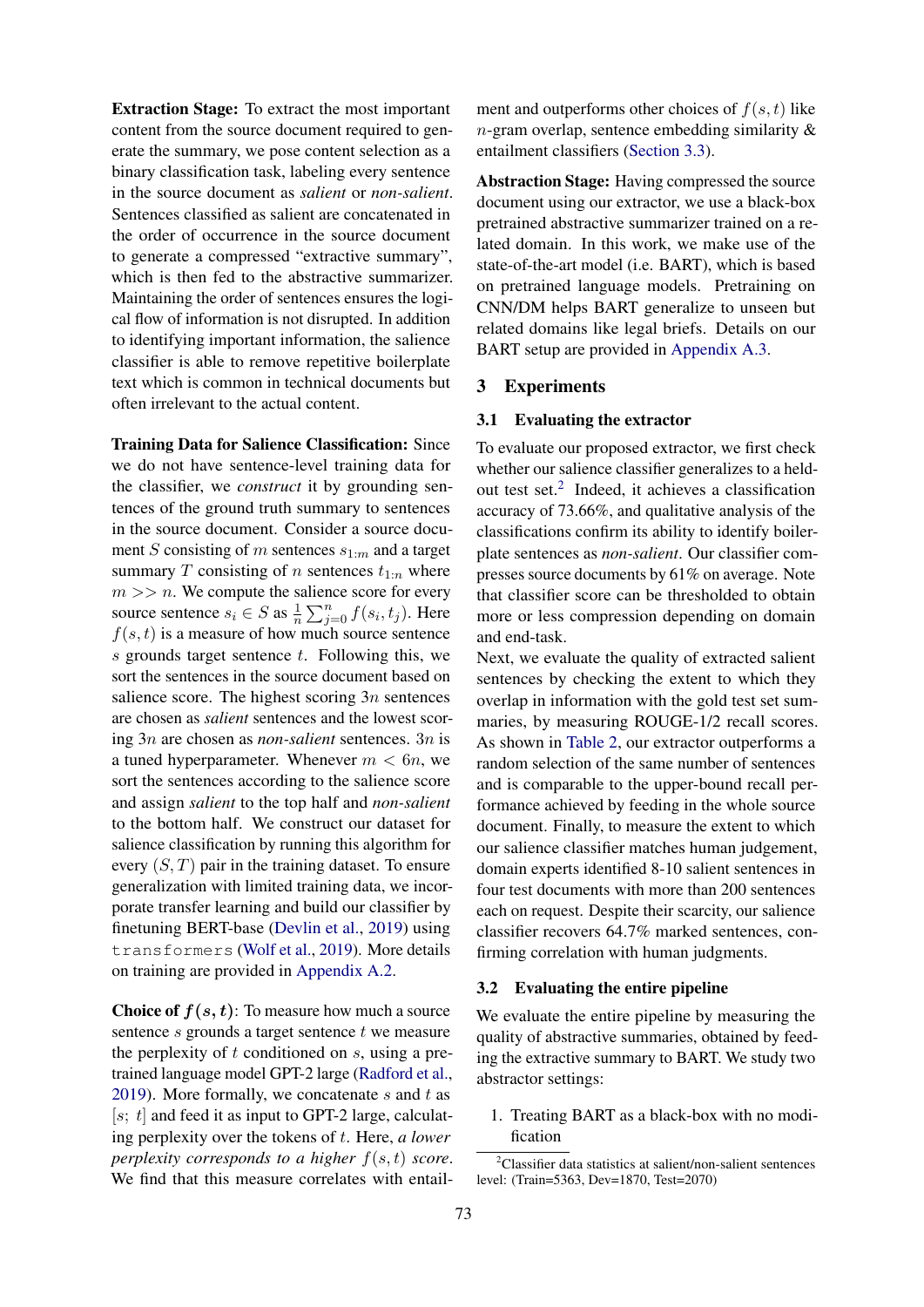<span id="page-3-1"></span>

| Source                | R-1 (Recall) | R-2 (Recall) |  |
|-----------------------|--------------|--------------|--|
| <b>Whole Document</b> | 87.75        | 50.67        |  |
| Random Extractor      | 78.66        | 38.53        |  |
| Proposed Extractor    | 81.78        | 43.96        |  |

Table 2: ROUGE-1/2 (R-1/2) recall scores of the gold summary with respect to the the "Source" document. Our saliency-driven extractor performs better than a random selection of the same number of sentences and is close to the upperbound recall performance achieved by feeding in the whole source document.

<span id="page-3-3"></span>

| Extractor | Abstractor  | $R-1$ | $R-2$ | $R-I$ . |
|-----------|-------------|-------|-------|---------|
| NE        | <b>BART</b> | 40.17 | 13.36 | 17.95   |
| Random    | <b>BART</b> | 41.96 | 13.30 | 17.91   |
| TextRank  | <b>BART</b> | 42.63 | 13.09 | 17.93   |
| Bottom-up | <b>BART</b> | 42.41 | 14.50 | 20.76   |
| Ours      | <b>BART</b> | 44.97 | 15.37 | 23.95   |
| NE        | f.t. BART   | 43.47 | 16.30 | 19.35   |
| Random    | f.t. BART   | 44.63 | 15.11 | 18.57   |
| TextRank  | f.t. BART   | 45.10 | 15.51 | 18.74   |
| Bottom-up | f.t. BART   | 44.89 | 17.26 | 23.40   |
| Ours      | f.t. BART   | 47.07 | 17.64 | 24.40   |

Table 3: Comparison of our method on the Amicus dataset with strong baselines. Our method outperforms all baselines in both Abstractor settings: (1) a pretrained CNN/DM BART; (2) the pretrained CNN/DM BART finetuned on the Amicus dataset (f.t. BART).

2. Finetuning BART on the training and validation split of Amicus dataset. $3$ 

We present results on the Amicus test set. We compare our model against several competitive baselines:

- 1. NE: no extraction
- 2. Random: a random selection of the same number of sentences as our extractive summary
- 3. TextRank [\(Mihalcea and Tarau,](#page-5-11) [2004;](#page-5-11) [Liu](#page-5-5) [et al.,](#page-5-5) [2018\)](#page-5-5): unsupervised graph based approach to rank text chunks within a document
- 4. Bottom-up summarizer [\(Gehrmann et al.,](#page-4-5) [2018\)](#page-4-5): a strong *extract-then-abstract* baseline where content selection is posed as a wordlevel sequence tagging problem. Similar to our setting, their content selector also uses large pretrained models (ELMo, [Peters et al.,](#page-5-12) [2018\)](#page-5-12), which we finetune on our training set.

<span id="page-3-4"></span>

Figure 2: Perplexity distribution of the hypothesis given the premise for each of the three classes sampled from the MultiNLI dataset. Entailment pairs tend to have lower perplexity, validating our choice of  $f(s, t)$ .

<span id="page-3-5"></span>

| Choice of $f(s,t)$         | $R-1$ | $R-2$ | R-L   |
|----------------------------|-------|-------|-------|
| Entailment (using RoBERTa) | 43.66 | 16.95 | 23.24 |
| Similarity (using BERT)    | 44.67 | 16.69 | 23.81 |
| BLEU (using nltk)          | 43.95 | 17.38 | 23.69 |
| Perplexity (using GPT-2)   | 47.07 | 17.64 | 24.40 |

Table 4: Results of our *extract-then-abstract* pipeline (after finetuning BART) by varying  $f(s, t)$ . Our choice of GPT-2 perplexity performs better than 3 alternatives.

As seen in [Table 3,](#page-3-3) we observe a 4.8 / 6 ROUGE-1/L improvement when compared to the no extractor baseline (NE), and 2.3 / 3.2 R-1/L improvement over the strongest extractor baseline (per metric); confirming the effectiveness of our method. In addition, finetuning the CNN/DM pretrained BART on 96 Amicus documents helps in domain adaption and boosts the ROUGE scores of both baselines and our method (f.t. BART). Specifically, we observe a 2.1 / 0.5 R-1/L boost in performance and outperform the best baseline (per metric) by 2.0 / 1.0 R-1/L points. Our model's improvements are statistically significant (p-value< 0.06) except for when comparing our extractor  $+$  f.t BART with Bottom-up + f.t BART, the p-value is 0.16 due to the small test set. Refer [Appendix A.3](#page-7-0) for qualitative analysis of our proposed model's generations.

### <span id="page-3-0"></span>3.3 Validating the choice of  $f(s, t)$

In [Section 2](#page-1-0) we used GPT-2 perplexity scores to measure the extent to which a source sentence grounds a target sentence. To motivate this choice, we measure its correlation with existing entailment datasets. We randomly sample 5000 sentences from each class of the MultiNLI dataset [\(Williams](#page-5-13) [et al.,](#page-5-13) [2018\)](#page-5-13) and compute the perplexity of the hy-

<span id="page-3-2"></span> $3$ The training and validation splits together comprise of 96 documents. The test split was not used.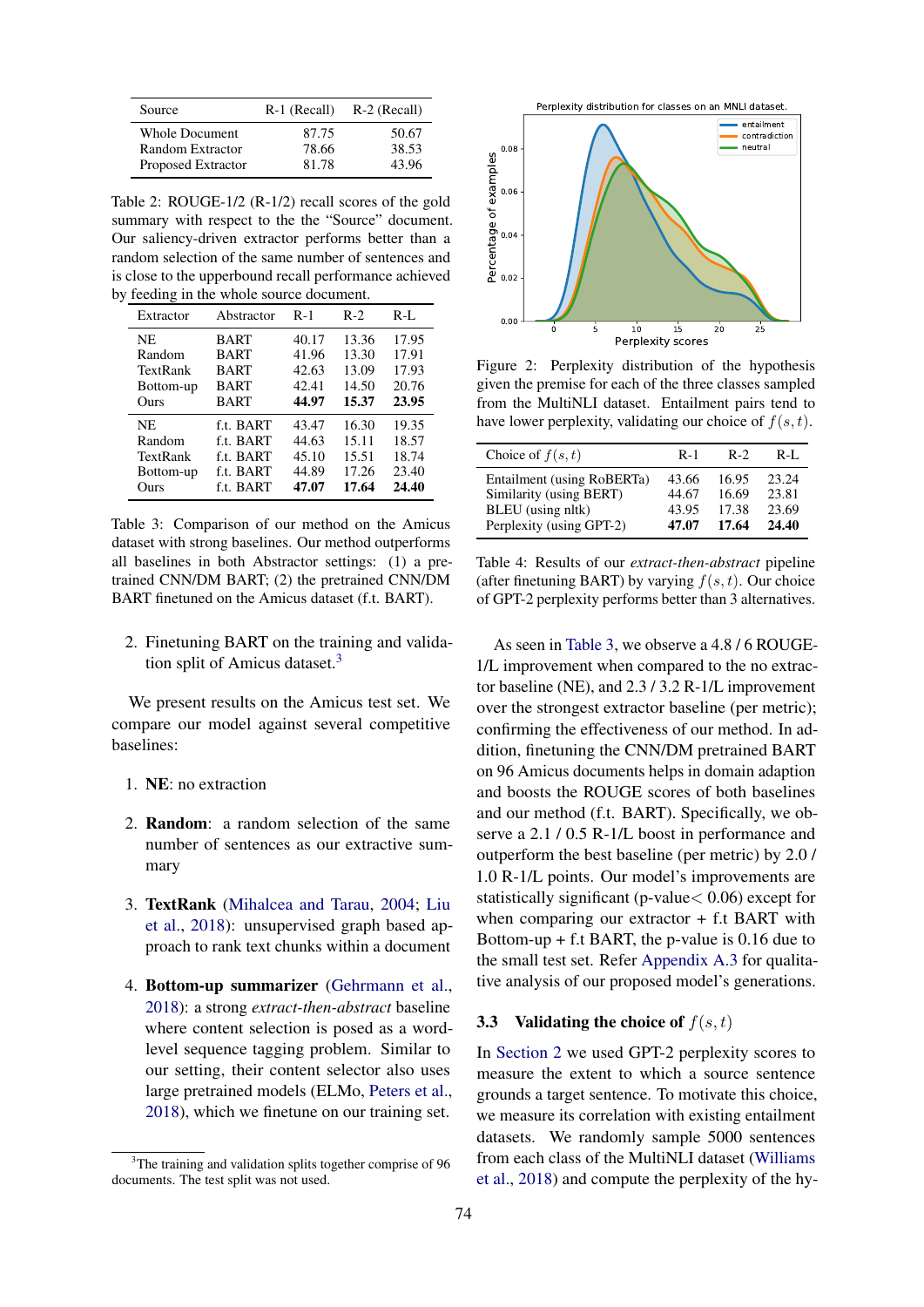pothesis with the premise as context. As seen in [Figure 2,](#page-3-4) entailment pairs tend to have the lowest perplexity. This motivates our choice of  $f(s, t)$ , since hypothesis sentences are best grounded in premise sentences for entailment pairs. We hypothesize contradiction sentences have slightly lower perplexity than neutral due to more word overlap. To further validate the merit of GPT-2 perplexity, we conduct **ablations** using alternatives for  $f(s, t)$ :

- 1. Entailment score from a RoBERTa based MNLI classifier [\(Liu et al.,](#page-5-14) [2019\)](#page-5-14)
- 2. Cosine similarity of averaged embeddings from final layer of BERT [\(Devlin et al.,](#page-4-6) [2019\)](#page-4-6)
- 3. BLEU scores [\(Papineni et al.,](#page-5-15) [2002\)](#page-5-15)

We present ROUGE scores using our whole *extractthen-abstract* pipeline with different choices of  $f(s, t)$  in [Table 4.](#page-3-5) We note that perplexity performs the best, 2.4 ROUGE-1 better than the best alternative and also performs 3.41 ROUGE-1 better than entailment. We hypothesize that RoBERTa overfits on the MNLI dataset that also has known biases [\(Gururangan et al.,](#page-4-8) [2018\)](#page-4-8).

The code can be found on Github here.<sup>[4](#page-4-9)</sup>

### 4 Conclusion

We tackle an important real-world problem of summarizing long domain-specific documents with much less training data than previous works. We propose an *extract-then-abstract* pipeline which uses GPT-2 perplexity and a BERT classifier to estimate sentence salience. This sufficiently compresses a document, allowing us to use a pretrained model (BART) to generate coherent & fluent summaries.

### 5 Acknowledgements

We thank anonymous reviewers, our mentors at UMass IESL and Goldman Sachs for helpful discussion and feedback. This work was done as part of Independent Study collaboration between Goldman Sachs and University of Massachusetts Amherst. Any opinions, findings and conclusions or recommendations expressed in this material are those of the author's and do not necessarily reflect the institutions involved.

#### References

- <span id="page-4-7"></span>Yen-Chun Chen and Mohit Bansal. 2018. [Fast abstrac](https://doi.org/10.18653/v1/p18-1063)[tive summarization with reinforce-selected sentence](https://doi.org/10.18653/v1/p18-1063) [rewriting.](https://doi.org/10.18653/v1/p18-1063) *Proceedings of the 56th Annual Meeting of the Association for Computational Linguistics (Volume 1: Long Papers)*.
- <span id="page-4-3"></span>Jianpeng Cheng and Mirella Lapata. 2016. [Neural sum](https://doi.org/10.18653/v1/P16-1046)[marization by extracting sentences and words.](https://doi.org/10.18653/v1/P16-1046) In *Proceedings of the 54th Annual Meeting of the Association for Computational Linguistics (Volume 1: Long Papers)*, pages 484–494, Berlin, Germany. Association for Computational Linguistics.
- <span id="page-4-1"></span>Sumit Chopra, Michael Auli, and Alexander M. Rush. 2016. [Abstractive sentence summarization with at](https://doi.org/10.18653/v1/N16-1012)[tentive recurrent neural networks.](https://doi.org/10.18653/v1/N16-1012) In *Proceedings of the 2016 Conference of the North American Chapter of the Association for Computational Linguistics: Human Language Technologies*, pages 93–98, San Diego, California. Association for Computational Linguistics.
- <span id="page-4-4"></span>Arman Cohan, Franck Dernoncourt, Doo Soon Kim, Trung Bui, Seokhwan Kim, Walter Chang, and Nazli Goharian. 2018. [A discourse-aware attention](https://doi.org/10.18653/v1/N18-2097) [model for abstractive summarization of long docu](https://doi.org/10.18653/v1/N18-2097)[ments.](https://doi.org/10.18653/v1/N18-2097) In *Proceedings of the 2018 Conference of the North American Chapter of the Association for Computational Linguistics: Human Language Technologies, Volume 2 (Short Papers)*, pages 615–621, New Orleans, Louisiana. Association for Computational Linguistics.
- <span id="page-4-6"></span>Jacob Devlin, Ming-Wei Chang, Kenton Lee, and Kristina Toutanova. 2019. [BERT: Pre-training of](https://doi.org/10.18653/v1/N19-1423) [deep bidirectional transformers for language under](https://doi.org/10.18653/v1/N19-1423)[standing.](https://doi.org/10.18653/v1/N19-1423) In *Conference of the North American Chapter of the Association for Computational Linguistics*.
- <span id="page-4-5"></span>Sebastian Gehrmann, Yuntian Deng, and Alexander Rush. 2018. [Bottom-up abstractive summarization.](https://doi.org/10.18653/v1/D18-1443) In *Proceedings of Empirical Methods in Natural Language Processing*.
- <span id="page-4-2"></span>Jiatao Gu, Zhengdong Lu, Hang Li, and Victor O.K. Li. 2016. [Incorporating copying mechanism in](https://doi.org/10.18653/v1/P16-1154) [sequence-to-sequence learning.](https://doi.org/10.18653/v1/P16-1154) In *Proceedings of the 54th Annual Meeting of the Association for Computational Linguistics (Volume 1: Long Papers)*, pages 1631–1640, Berlin, Germany. Association for Computational Linguistics.
- <span id="page-4-8"></span>Suchin Gururangan, Swabha Swayamdipta, Omer Levy, Roy Schwartz, Samuel Bowman, and Noah A. Smith. 2018. [Annotation artifacts in natural lan](https://doi.org/10.18653/v1/n18-2017)[guage inference data.](https://doi.org/10.18653/v1/n18-2017) *Proceedings of the 2018 Conference of the North American Chapter of the Association for Computational Linguistics: Human Language Technologies, Volume 2 (Short Papers)*.
- <span id="page-4-0"></span>Mike Lewis, Yinhan Liu, Naman Goyal, Marjan Ghazvininejad, Abdelrahman Mohamed, Omer Levy, Ves Stoyanov, and Luke Zettlemoyer. 2020.

<span id="page-4-9"></span><sup>4</sup>[https://github.com/bajajahsaas/](https://github.com/bajajahsaas/Abstractive-Summarization) [Abstractive-Summarization](https://github.com/bajajahsaas/Abstractive-Summarization)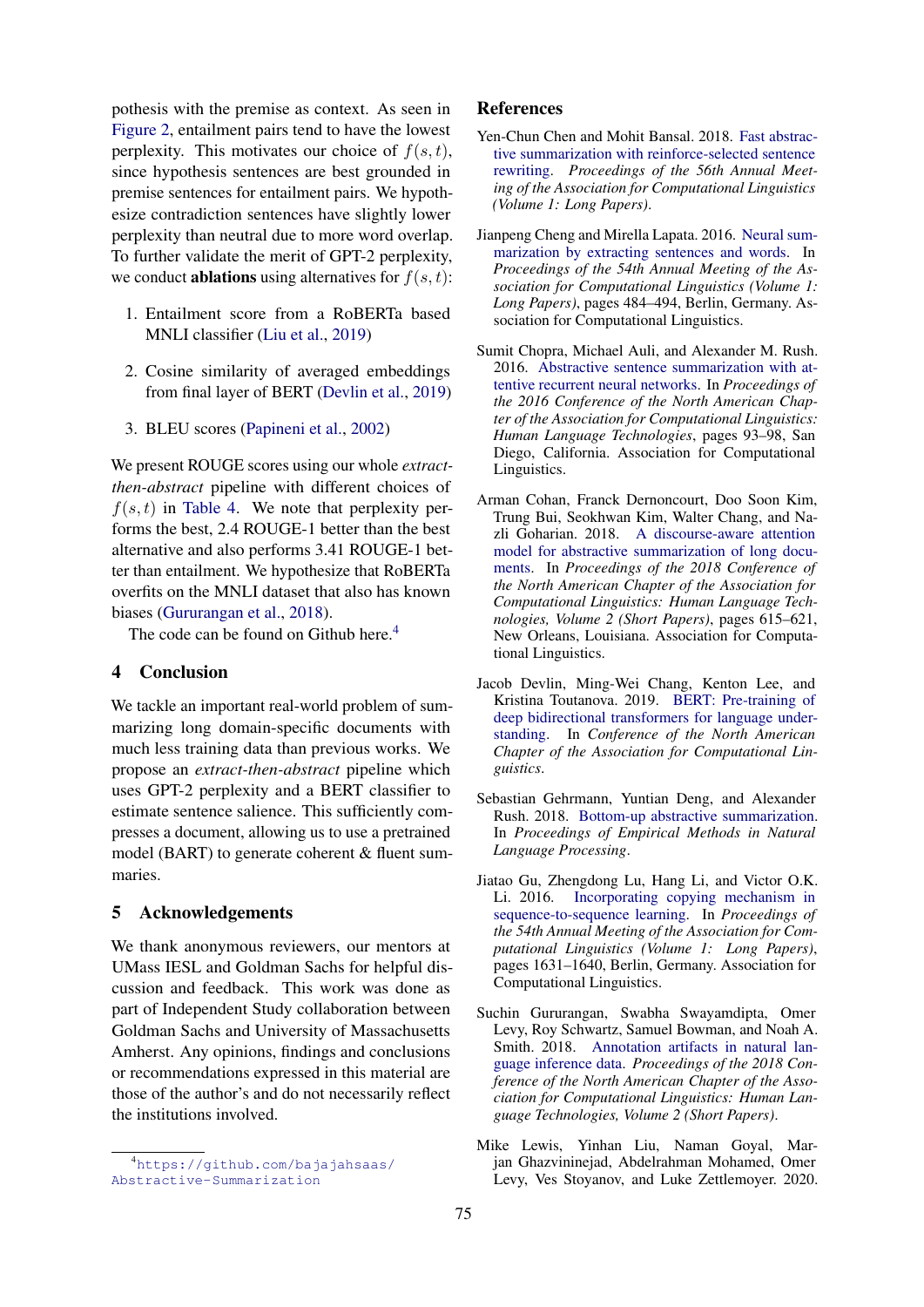Bart: Denoising sequence-to-sequence pre-training for natural language generation, translation, and comprehension. In *Proceedings of the Association for Computational Linguistics*.

- <span id="page-5-5"></span>Peter J. Liu, Mohammad Saleh, Etienne Pot, Ben Goodrich, Ryan Sepassi, Lukasz Kaiser, and Noam Shazeer. 2018. [Generating wikipedia by summariz](http://arxiv.org/abs/1801.10198)[ing long sequences.](http://arxiv.org/abs/1801.10198)
- <span id="page-5-14"></span>Yinhan Liu, Myle Ott, Naman Goyal, Jingfei Du, Mandar Joshi, Danqi Chen, Omer Levy, Mike Lewis, Luke Zettlemoyer, and Veselin Stoyanov. 2019. Roberta: A robustly optimized bert pretraining approach. *arXiv preprint arXiv:1907.11692*.
- <span id="page-5-8"></span>Ahmed Magooda and Diane Litman. 2020. [Abstractive](http://arxiv.org/abs/2002.03407) [summarization for low resource data using domain](http://arxiv.org/abs/2002.03407) [transfer and data synthesis.](http://arxiv.org/abs/2002.03407)
- <span id="page-5-11"></span>Rada Mihalcea and Paul Tarau. 2004. [TextRank:](https://www.aclweb.org/anthology/W04-3252) [Bringing order into text.](https://www.aclweb.org/anthology/W04-3252) In *Proceedings of the 2004 Conference on Empirical Methods in Natural Language Processing*, pages 404–411, Barcelona, Spain. Association for Computational Linguistics.
- <span id="page-5-3"></span>Ramesh Nallapati, Bowen Zhou, Cicero dos Santos, Caglar Gulcehre, and Bing Xiang. 2016. [Abstrac](https://doi.org/10.18653/v1/K16-1028)[tive text summarization using sequence-to-sequence](https://doi.org/10.18653/v1/K16-1028) [RNNs and beyond.](https://doi.org/10.18653/v1/K16-1028) In *Proceedings of The 20th SIGNLL Conference on Computational Natural Language Learning*, pages 280–290, Berlin, Germany. Association for Computational Linguistics.
- <span id="page-5-15"></span>Kishore Papineni, Salim Roukos, Todd Ward, and Wei-Jing Zhu. 2002. [Bleu: a method for automatic eval](https://doi.org/10.3115/1073083.1073135)[uation of machine translation.](https://doi.org/10.3115/1073083.1073135) In *Proceedings of the 40th Annual Meeting of the Association for Computational Linguistics*, pages 311–318, Philadelphia, Pennsylvania, USA. Association for Computational Linguistics.
- <span id="page-5-7"></span>Shantipriya Parida and Petr Motlicek. 2019. [Abstract](https://doi.org/10.18653/v1/D19-1616) [text summarization: A low resource challenge.](https://doi.org/10.18653/v1/D19-1616) In *Proceedings of the 2019 Conference on Empirical Methods in Natural Language Processing and the 9th International Joint Conference on Natural Language Processing (EMNLP-IJCNLP)*, pages 5994– 5998, Hong Kong, China. Association for Computational Linguistics.
- <span id="page-5-12"></span>Matthew Peters, Mark Neumann, Mohit Iyyer, Matt Gardner, Christopher Clark, Kenton Lee, and Luke Zettlemoyer. 2018. [Deep contextualized word repre](https://doi.org/10.18653/v1/N18-1202)[sentations.](https://doi.org/10.18653/v1/N18-1202) In *Proceedings of the 2018 Conference of the North American Chapter of the Association for Computational Linguistics: Human Language Technologies, Volume 1 (Long Papers)*.
- <span id="page-5-0"></span>Alec Radford, Jeffrey Wu, Rewon Child, David Luan, Dario Amodei, and Ilya Sutskever. 2019. Language models are unsupervised multitask learners. *OpenAI Blog*, 1(8):9.
- <span id="page-5-4"></span>Alexander M. Rush, Sumit Chopra, and Jason Weston. 2015. [A neural attention model for abstractive sen](https://doi.org/10.18653/v1/d15-1044)[tence summarization.](https://doi.org/10.18653/v1/d15-1044) *Proceedings of the 2015 Conference on Empirical Methods in Natural Language Processing*.
- <span id="page-5-1"></span>Abigail See, Peter J. Liu, and Christopher D. Manning. 2017. [Get to the point: Summarization with pointer](https://doi.org/10.18653/v1/p17-1099)[generator networks.](https://doi.org/10.18653/v1/p17-1099) *Proceedings of the 55th Annual Meeting of the Association for Computational Linguistics (Volume 1: Long Papers)*.
- <span id="page-5-9"></span>Sandeep Subramanian, Raymond Li, Jonathan Pilault, and Christopher Pal. 2019. [On extractive and ab](http://arxiv.org/abs/1909.03186)[stractive neural document summarization with trans](http://arxiv.org/abs/1909.03186)[former language models.](http://arxiv.org/abs/1909.03186)
- <span id="page-5-13"></span>Adina Williams, Nikita Nangia, and Samuel Bowman. 2018. [A broad-coverage challenge corpus for sen](http://aclweb.org/anthology/N18-1101)[tence understanding through inference.](http://aclweb.org/anthology/N18-1101) In *Conference of the North American Chapter of the Association for Computational Linguistics*.
- <span id="page-5-10"></span>Thomas Wolf, Lysandre Debut, Victor Sanh, Julien Chaumond, Clement Delangue, Anthony Moi, Pierric Cistac, Tim Rault, R'emi Louf, Morgan Funtowicz, and Jamie Brew. 2019. Huggingface's transformers: State-of-the-art natural language processing. *ArXiv*, abs/1910.03771.
- <span id="page-5-2"></span>Yuxiang Wu and Baotian Hu. 2018. [Learning to extract](http://arxiv.org/abs/1804.07036) [coherent summary via deep reinforcement learning.](http://arxiv.org/abs/1804.07036)
- <span id="page-5-6"></span>Dani Yogatama, Cyprien de Masson d'Autume, Jerome Connor, Tomas Kocisky, Mike Chrzanowski, Lingpeng Kong, Angeliki Lazaridou, Wang Ling, Lei Yu, Chris Dyer, et al. 2019. Learning and evaluating general linguistic intelligence. *arXiv preprint arXiv:1901.11373*.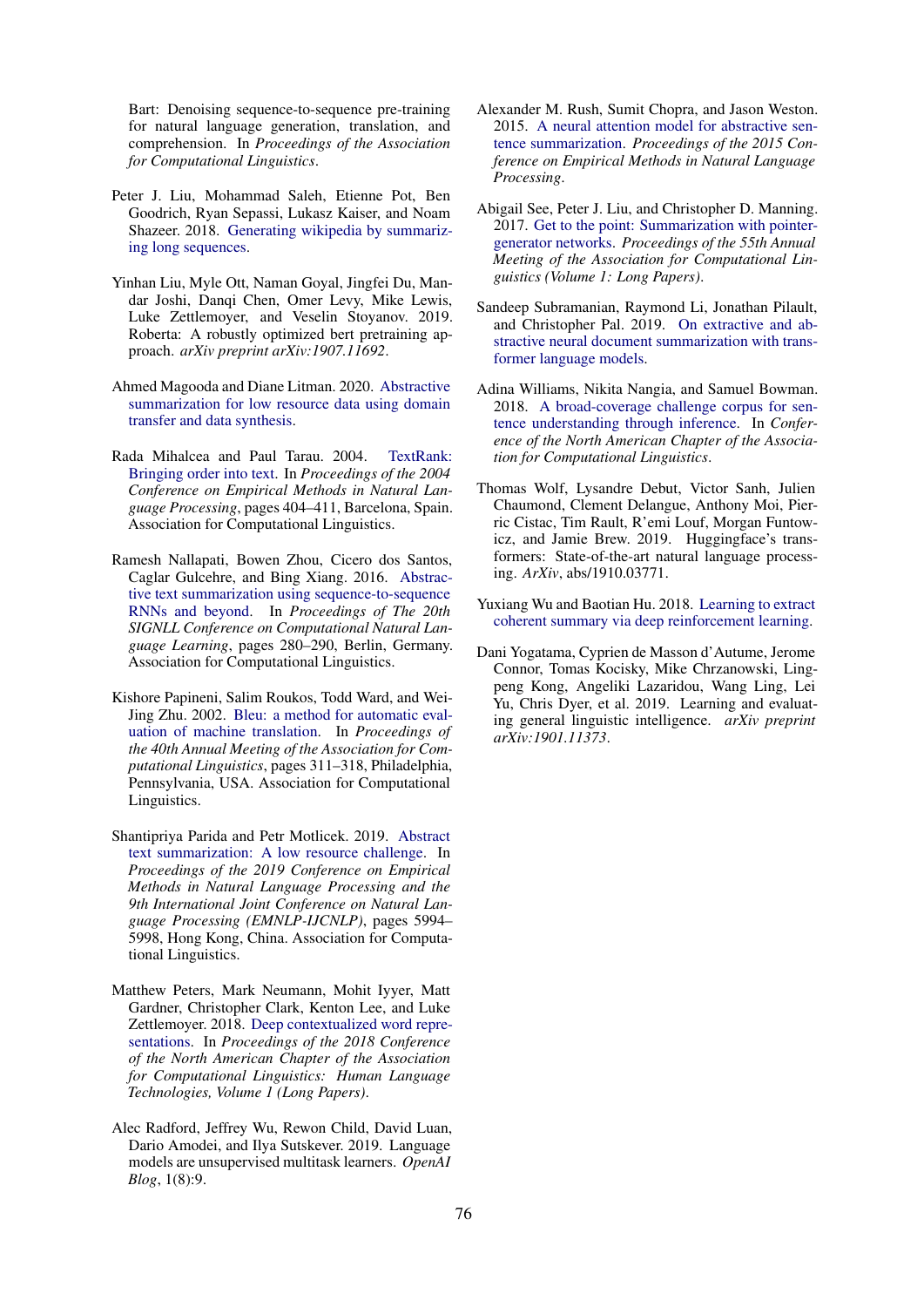### A Appendix

### A.1 Data pre-processing

In this section, the various pre-processing steps of data performed at different stages are explained.

Extracting (document, summary) pairs: The 120 pairs of Amicus Briefs were scrapped from their website<sup>[5](#page-6-1)</sup>. The Summary of Arguments section of the Amicus Briefs was extracted as the target summary and the main content excluding title page, table of contents, acknowledgements, appendix etc was extracted as document/source.

Sentence pre-processing: Sentences from the (document, summary) files were split using the spaCy<sup>[6](#page-6-2)</sup> sentence splitter. Furthermore, the sentences were each processed to remove special characters using regex rules. If a sentence contained less that 5 words, it was pruned out from the computation of  $f(s, t)$  to reduce the complexity of pairs considered.

#### <span id="page-6-0"></span>A.2 Sentence Saliency Classifier

Training Details: Our classifier uses the BERT sequence labeling configuration<sup>[7](#page-6-3)</sup> from transformers [\(Wolf et al.,](#page-5-10) [2019\)](#page-5-10), which is a pretrained BERT-base model with an initially untrained classification head on the [CLS] feature vector. This model is then finetuned for 5 epochs using the training data which consists of 5363 sentences in the Amicus dataset (equal distribution among the two classes). We use a train / dev / test split of 60%, 20%, 20%. Training configuration of the classifier is as follows: learning rate  $= 2e-5$ ,  $max_{\text{grad\_norm}} = 1.0$ , num training steps = 1000,  $num\_warmup\_steps = 100$ , warmup\_proportion = 0.1, Optimizer = Adam, Schduler = linear with warmup.

Alternate methods to choose +/- samples: The aggregate scoring method mentioned in [Section 2](#page-1-0) was one choice to pick salient and non-salient samples for each document. Aggregate method compresses the source by 61% on an average. The other methods experimented were:

- Top k Bottom k:  $\forall t_j \in T$ , we picked the top-k scoring source sentences as positive samples and the bottom-k sentences as the negative samples ensuring that {positive} ∩  ${negative} = 0$ . Using this technique, the classifier achieves accuracy of nearly 1 as can be seen from [Table 5.](#page-7-1) On qualitative analysis, we identified that there is a clear distinction in the positive and the negative examples. Eg: sentences such as 'This document is prepared by XYZ' would be picked as non salient sentence and classifier is able to achieve high accuracy. This could however be used to train a classifier to *identify boiler plate sentences* across the document. This method compresses source document by 63% on an average.
- Random negative sampling: Salient examples were chosen for a document as per the above method. For the non salient examples, we randomly sampled from the rest of the document. This allows the classifier to learn about sentences that that are difficult to be classified as positive or negative. Hence, the accuracy of the classifier is lower than the other two methods as can be seen from [Table 5.](#page-7-1) This method compresses the source document by 70% on an average.

Compute time and resources: Execution time for different choice of *f(s,t)* for all 120 pairs:

- Perplexity using GPT-2:executes within 15hrs using 2 GPUs
- Entailment score using RoBERTa: executes within 22hrs using 2 GPUs
- Cosine Similarity using BERT [CLS] embeddings: executes within 3hrs on a single GPU
- BLEU score using nltk: executes within 15min on a single GPU.

These scores need to be generated once and can be reused for various experiments. Sampling methods to choose salient and non-salient sentences for each document takes less than a minute to run.

Analysis: (a) [Table 5](#page-7-1) shows the classifier accuracies for combinations of *f(s,t)* and sampling methods. We observe that for the aggregate sampling method, although perplexity based classifier does not have the highest accuracy, our

<span id="page-6-2"></span><span id="page-6-1"></span><sup>5</sup> https://publichealthlawcenter.org/amicus-briefs 6 https://pypi.org/project/spacy/

<span id="page-6-3"></span><sup>7</sup>[https://huggingface.co/transformers/](https://huggingface.co/transformers/model_doc/bert.html##transformers.BertForSequenceClassification) [model\\_doc/bert.html#transformers.](https://huggingface.co/transformers/model_doc/bert.html##transformers.BertForSequenceClassification) [BertForSequenceClassification](https://huggingface.co/transformers/model_doc/bert.html##transformers.BertForSequenceClassification)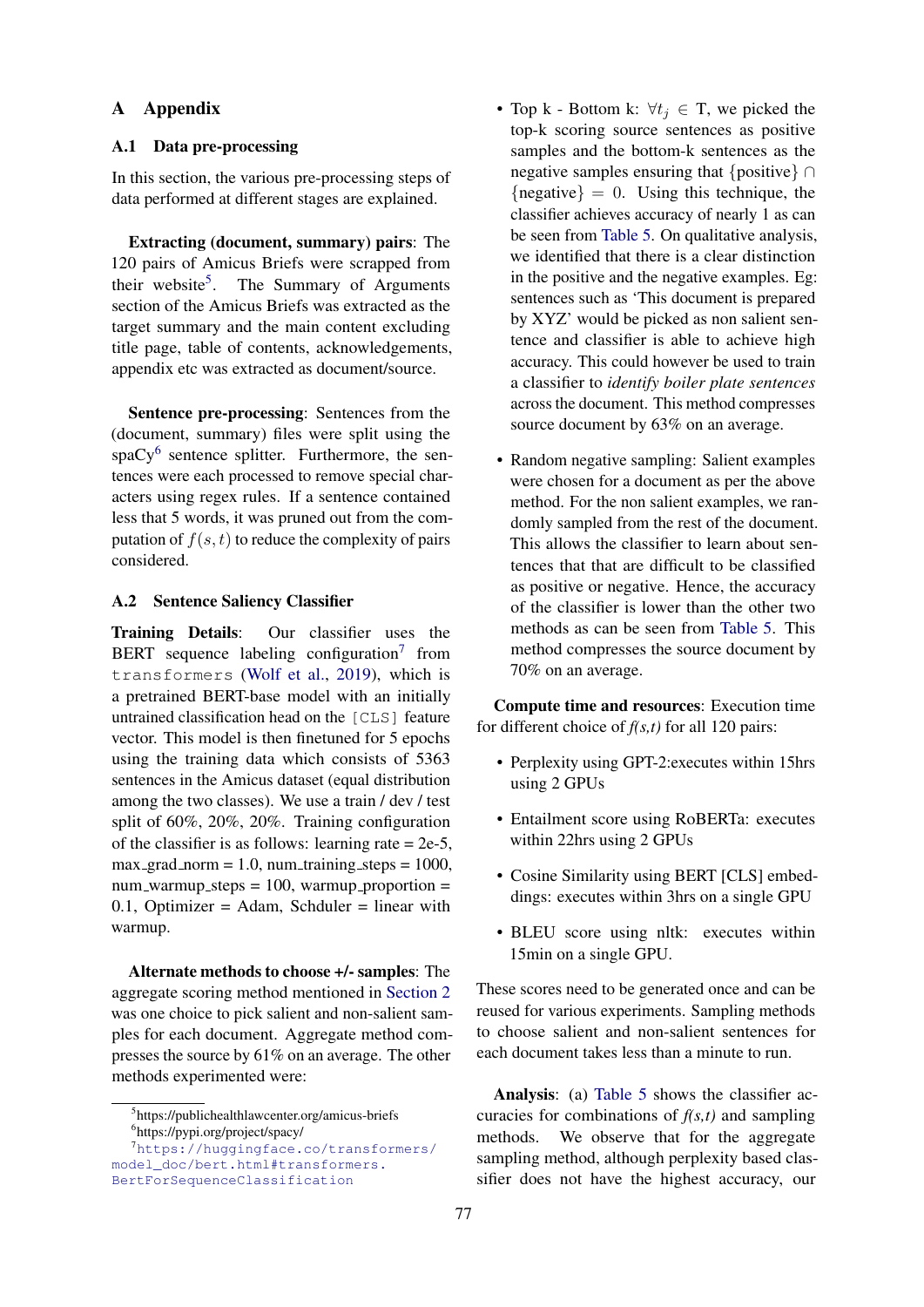<span id="page-7-1"></span>

| Sampling Method                                                                                    | f(s,t)                                                | Accuracy                             |
|----------------------------------------------------------------------------------------------------|-------------------------------------------------------|--------------------------------------|
| Aggregate scoring<br>for each source<br>sentence.                                                  | <b>BLEU</b><br>Perplexity<br>Entailment<br>Similarity | 0.7813<br>0.7366<br>0.6569<br>0.8391 |
| Top k-Bottom k<br>sources sentences<br>or each summary sentence                                    | <b>BLEU</b><br>Perplexity<br>Entailment<br>Similarity | 0.9997<br>0.9915<br>0.9973           |
| Top k for each summary<br>sentence and random<br>negative sampling from<br>the remaining document. | <b>BLEU</b><br>Perplexity<br>Entailment<br>Similarity | 0.5784<br>0.655<br>0.5611<br>0.6233  |

Table 5: The accuracy of the held out set of Amicus for different classifiers trained on the data prepared using choice of different f(s,t) and sampling methods. Here,  $k=3$ .

pipeline where  $f(s, t)$  is perplexity score gives the best result(ROUGE) amongst the ablation experiments[\(Table 4\)](#page-3-5). Classifier accuracy is determined on automated labelling based on the saliency score, rather than true labels, hence best classifier does not imply best summarization. (b) [Table 6](#page-8-0) shows the examples of using perplexity as  $f(s,t)$  to see how the summary grounds the source. The table shows three summary sentences and the corresponding source sentences that had the lowest perplexity scores. We can see that, summary either has a similar meaning or logically follows the source. (c) [Table 7](#page-8-1) has three examples each for salient sentences and non-salient sentences inferred by the classifier trained on data prepared as mentioned in [Section 2.](#page-1-0) The third sentence in the non-salient sentences column is an example of boiler-plate content detected that is present across documents.

# <span id="page-7-0"></span>A.3 Abstractive Summarizer: BART

BART is a seq2seq model based on denoising pretraining objective which is supposed to generalize better on various natural language understanding tasks; abstractive summarization being one of them. For abstractive stage of our proposed approach, we decided to see (*bart.large.cnn*) variant which is essentially BART-large model (with 12 encoder and decoder layers and 400 million parameters) finetuned for CNN/DM summarization task. We use the pre-computed weights available for use here<sup>[8](#page-7-2)</sup>. Using BART's text generation script, we set length penalty (lenpen) as 2.0 and minimum length (min len) as 500 words in order to encourage

BART to produce longer outputs which is more suitable to our dataset. Also, we use beam size of 4 and and no repeat ngram size of 3.

Finetuning: We use the train and dev splits of Amicus dataset (96 source-target pairs) and finetune BART for summarization task starting from its CNN/DM finetuned checkpoint. First, we pre-process the dataset as per the guidelines in the official code<sup>[9](#page-7-3)</sup>. We finetune for 500 epochs with learning rate of 3e-5 and early stop if validation loss doesn't decrease for 50 epochs. Others parameters are as follows: total\_num\_updates = 20000, warmup updates =  $500$ , update freq = 4, optimiser = Adam with weight decay of 0.01. Rest of parameters were kept as default in the official script. Results (Precision, Recall, F1) on the test set of Amicus using the existing BART model and finetuned BART are shown in [Table 8.](#page-8-2)

[Table 9](#page-9-0) shows an example of target summary and summary generated by our model[\(Section 2\)](#page-1-0) for one sample source document. We can see that the summary generated by our model is fluent and has coherent flow of information.

<span id="page-7-2"></span><sup>8</sup>[https://github.com/pytorch/fairseq/](https://github.com/pytorch/fairseq/tree/master/examples/bart) [tree/master/examples/bart](https://github.com/pytorch/fairseq/tree/master/examples/bart)

<span id="page-7-3"></span><sup>9</sup>[https://github.com/pytorch/fairseq/](https://github.com/pytorch/fairseq/blob/master/examples/bart/README.summarization.md) [blob/master/examples/bart/README.](https://github.com/pytorch/fairseq/blob/master/examples/bart/README.summarization.md) [summarization.md](https://github.com/pytorch/fairseq/blob/master/examples/bart/README.summarization.md)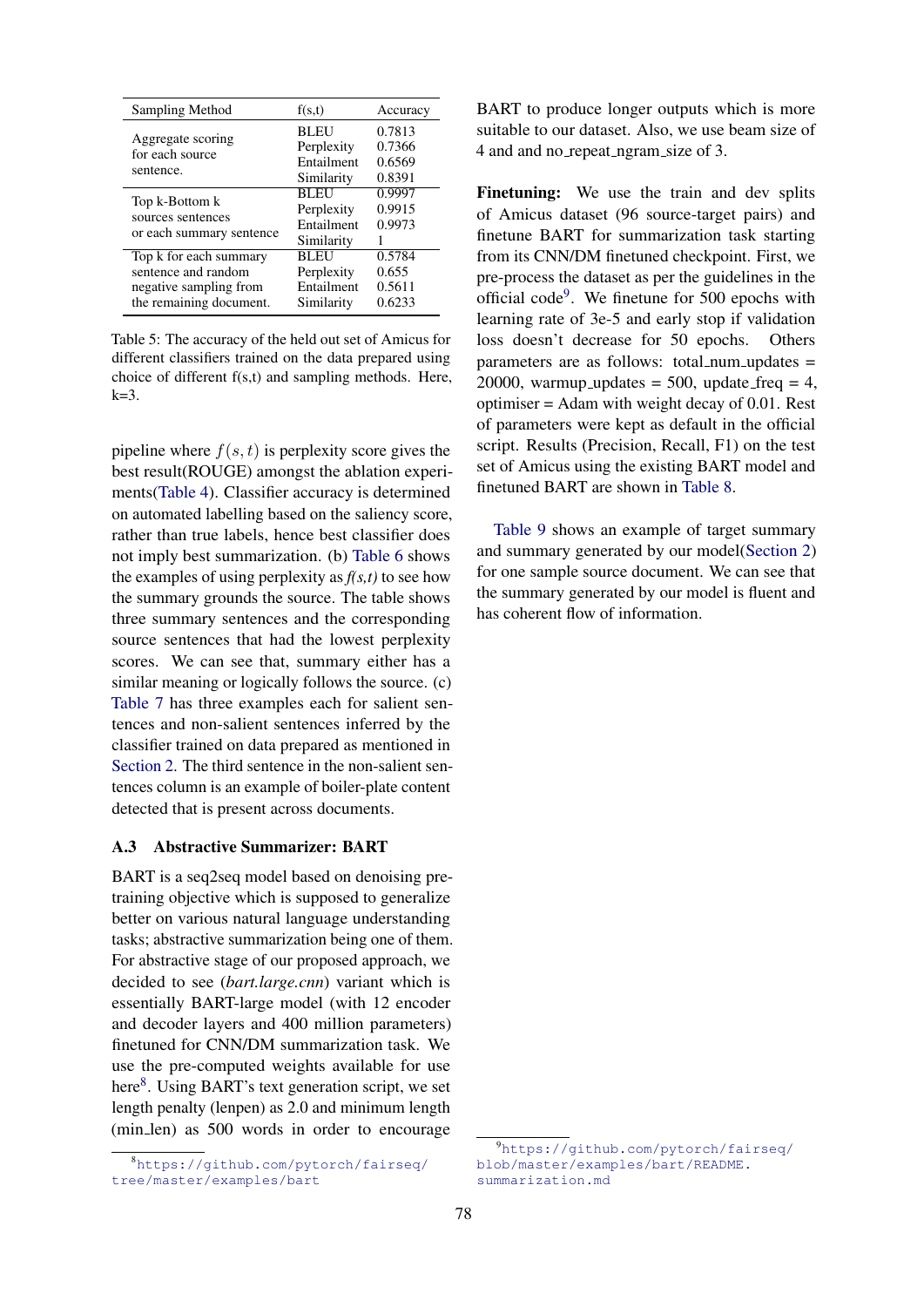<span id="page-8-0"></span>

| <b>Summary Sentence</b>                                                                                                                             | Source Sentence                                                    |  |  |
|-----------------------------------------------------------------------------------------------------------------------------------------------------|--------------------------------------------------------------------|--|--|
|                                                                                                                                                     | Prior to Knauff and Mezei, the distinction                         |  |  |
|                                                                                                                                                     | between noncitizens who had entered the                            |  |  |
| In the immigration context, this jurisprudence has                                                                                                  | United States and those who remained outside                       |  |  |
| prompted the Court to reject the notion that                                                                                                        | it had not had been elevated to a bright-line constitutional       |  |  |
| the so-called entry fiction is of constitutional significance.                                                                                      | rule, and entry had never been completely determinative            |  |  |
|                                                                                                                                                     | of the fact or extent of protection under the Due                  |  |  |
|                                                                                                                                                     | Process Clause.                                                    |  |  |
|                                                                                                                                                     | The Court's substantive due process jurisprudence also             |  |  |
| It has accordingly authorized such detention only in limited                                                                                        | recognizes that an individual may be subjected to regulatory       |  |  |
| circumstances pursuant to a carefully defined scheme.                                                                                               | detention only in narrow circumstances under a carefully           |  |  |
|                                                                                                                                                     | drawn scheme.                                                      |  |  |
|                                                                                                                                                     | Thus, the Court has substantially restricted the availability and  |  |  |
| With respect to substantive due process, this Court has<br>increasingly recognized the punitive consequences of indefinite<br>regulatory detention. | duration of regulatory confinement in the - years since it decided |  |  |
|                                                                                                                                                     | Meze1.In Zadvydas, this Court established that its substantive     |  |  |
|                                                                                                                                                     | due process jurisprudence provided the appropriate framework       |  |  |
|                                                                                                                                                     | for evaluating the administrative detention of noncitizens         |  |  |
|                                                                                                                                                     | pending removal from the United States.                            |  |  |

Table 6: Using GPT-2 perplexity as f(s,t), here are three sentences from the summary with corresponding source sentence, having the lowest perplexity.

<span id="page-8-1"></span>

| <b>Salient Sentences</b>                                        | Non-Salient sentences                                     |
|-----------------------------------------------------------------|-----------------------------------------------------------|
| The same time, the Court has long been skeptical of the         | A government predicated on checks and balances serves     |
| military's authority to try individuals other than              | not only to make Government accountable but also to       |
| active service personnel.                                       | secure individual liberty.                                |
| On the basis of this revised test, the Court of Appeals         | At present, the Rules for Courts-Martial require that the |
| refused to apply the exceptional circumstances exception        | accused be brought to trial within 120 days after         |
| to Al-Nashiri's petition.                                       | the earlier of preferral of charges or confinement.       |
| Consonant with that tradition,                                  |                                                           |
| this Court should review the Court of Appeals'                  | Respectfully submitted, May 31, 2017 LINDA A. KLEIN       |
| decision to confirm that exceptional delay before trial remains | <b>Counsel of Record AMERICAN BAR ASSOCIATION</b>         |
| of central concern on habeas review and is indeed one of the    | 321 North Clark Street Chicago                            |
| very dangers the writ of habeas corpus was designed to avoid.   |                                                           |

Table 7: This table shows the sentences classified as salient and non-salient from one Amicus source document. We can see that the last sentence in the non-salient sentences column shows an example of boiler-plate content present across documents. The classifier is trained on data chosen on aggregate score of source sentences where *f(s,t)* is GPT-2 perplexity.

<span id="page-8-2"></span>

| Metric  |           | <b>BART</b> | $Ours + BART$ | f.t. BART | Ours + f.t. BART |
|---------|-----------|-------------|---------------|-----------|------------------|
|         | Recall    | 40.87       | 47.46         | 46.90     | 56.04            |
| ROUGE-1 | Precision | 47.21       | 49.97         | 48.68     | 46.16            |
|         | $F-1$     | 40.17       | 44.97         | 43.47     | 47.07            |
|         | Recall    | 13.76       | 16.54         | 17.84     | 21.50            |
| ROUGE-2 | Precision | 15.46       | 17.04         | 17.84     | 17.10            |
|         | $F-1$     | 13.36       | 15.37         | 16.30     | 17.64            |
|         | Recall    | 18.34       | 25.58         | 21.30     | 29.62            |
| ROUGE-L | Precision | 21.04       | 26.27         | 21.35     | 23.47            |
|         | $F-1$     | 17.95       | 23.95         | 19.35     | 24.40            |

Table 8: Overall pipeline results by adding our extractor  $(f(s,t))$  as GPT-2 perplexity + Classifier) to BART and finetuned BART (f.t. BART), including the precision and recall values for each metric.